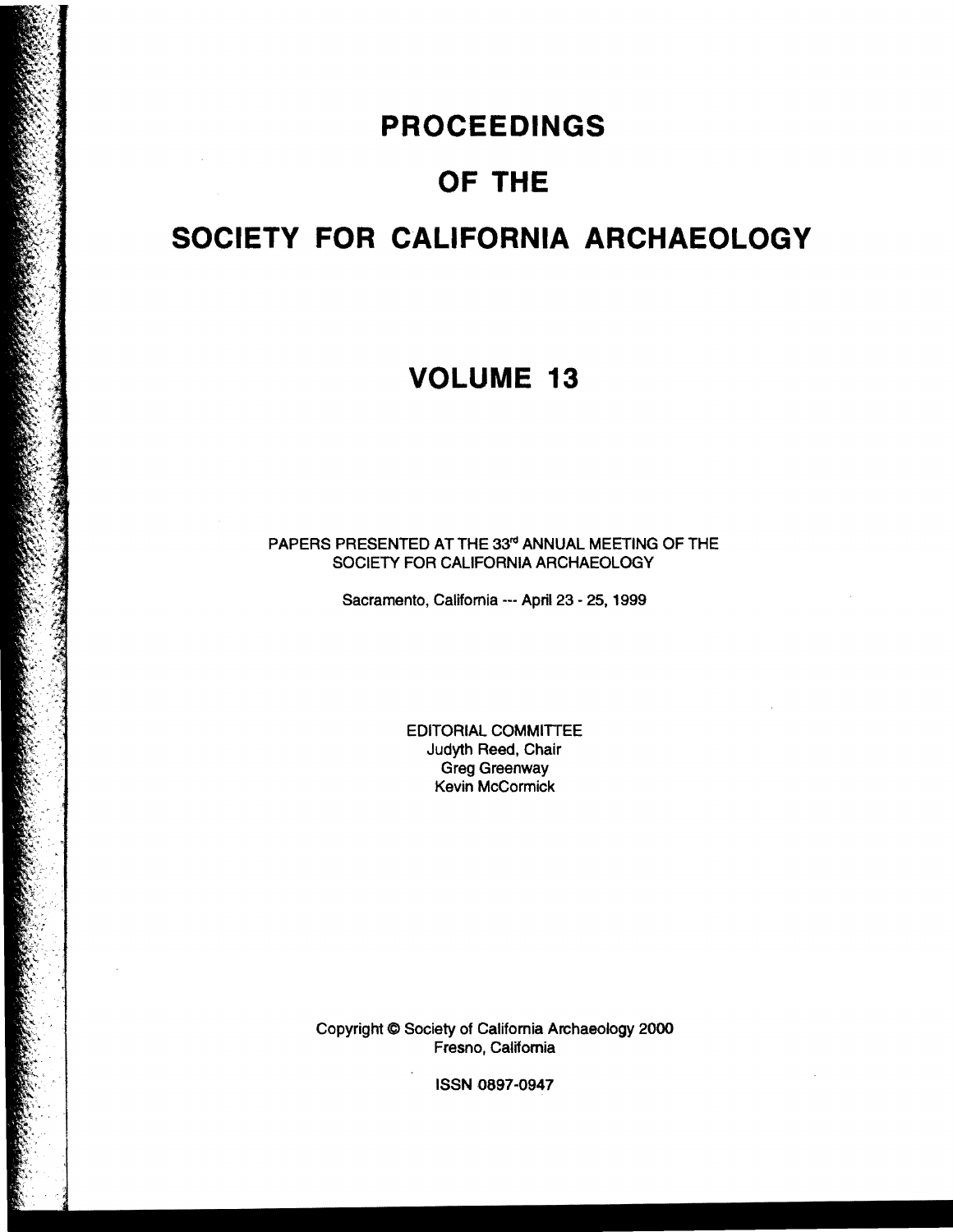### **STATEMENT OF PURPOSE**

The Proceedings was established by the Society for Califomia Archaeology in 1988 to promote public dissemination of recent archaeological investigations in Califomia. The Proceedings provides a publication outlet for the papers presented at the SCA Annual Meetings. All papers presented at the Annual Meeting are eligible for publication. The Proceedings are published annually. thus ensuring prompt publication and dissemination of research results and commentary relating to Califomia archaeology. Individual papers are published as received, without formal peer review, except as required by the Proceedings editors to ensure conformance with the established style requirements.

#### **INFORMATION FOR CONTRIBUTORS**

 $\sim 100$ 

Authors should prepare their manuscript in accordance with the Proceedings style guide, published in Volume 3. Authors should submit their manuscript in both hard copy and on computer diskette. The Proceedings will not publish information that has appeared in the Society's Newsletter. The deadline for submission of manuscripts is July 1st, following the Annual Meeting. Manuscripts should be submitted to the Proceedings editor at the address listed in the SCA Newsletter.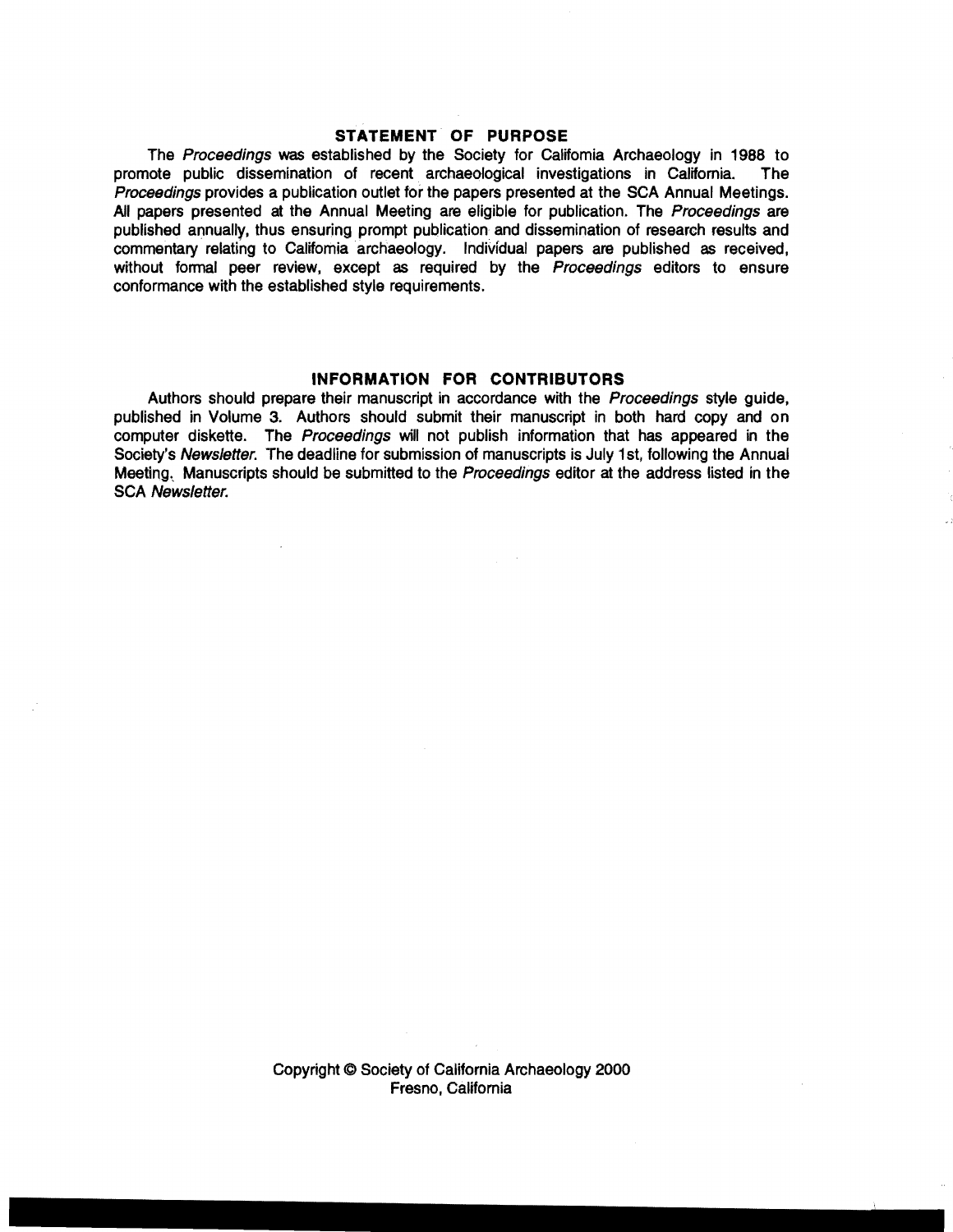## **Ruth OeEtte Simpson**  May 6, 1918

to January 19, 2000



This issue of the Proceedings, my last as editor, is dedicated to Ruth "Dee" Simpson, who left us this year. Dee was a colleague, one who paved the way for women in my chosen profession, a fellow lover of felines in need, and a friend. Dee devoted her life to archaeology, and if she could have changed anything about her life she'd have wanted more time to do more archaeology. Dee was also possessed of a truly great spirit. She lived at the center of a whirlwind, the fluctuating debate and criticism over the Calico Early Man Site. It swirled around her for years, sometimes difficult and sometimes probably painful. You'd never have known she was at the center of a whirlwind by her demeanor. She decided what path she would walk and walked it with a quiet, calm, gentle deterrnination and strength that fills me with admiration and envy. I can imagine this same demeanor seeing her through other challenges, when she was one of the first women to enter the profession of archaeology. Having known Dee for years as a colleague and a friend, I know her now as a role model. I hope I can be more like Dee.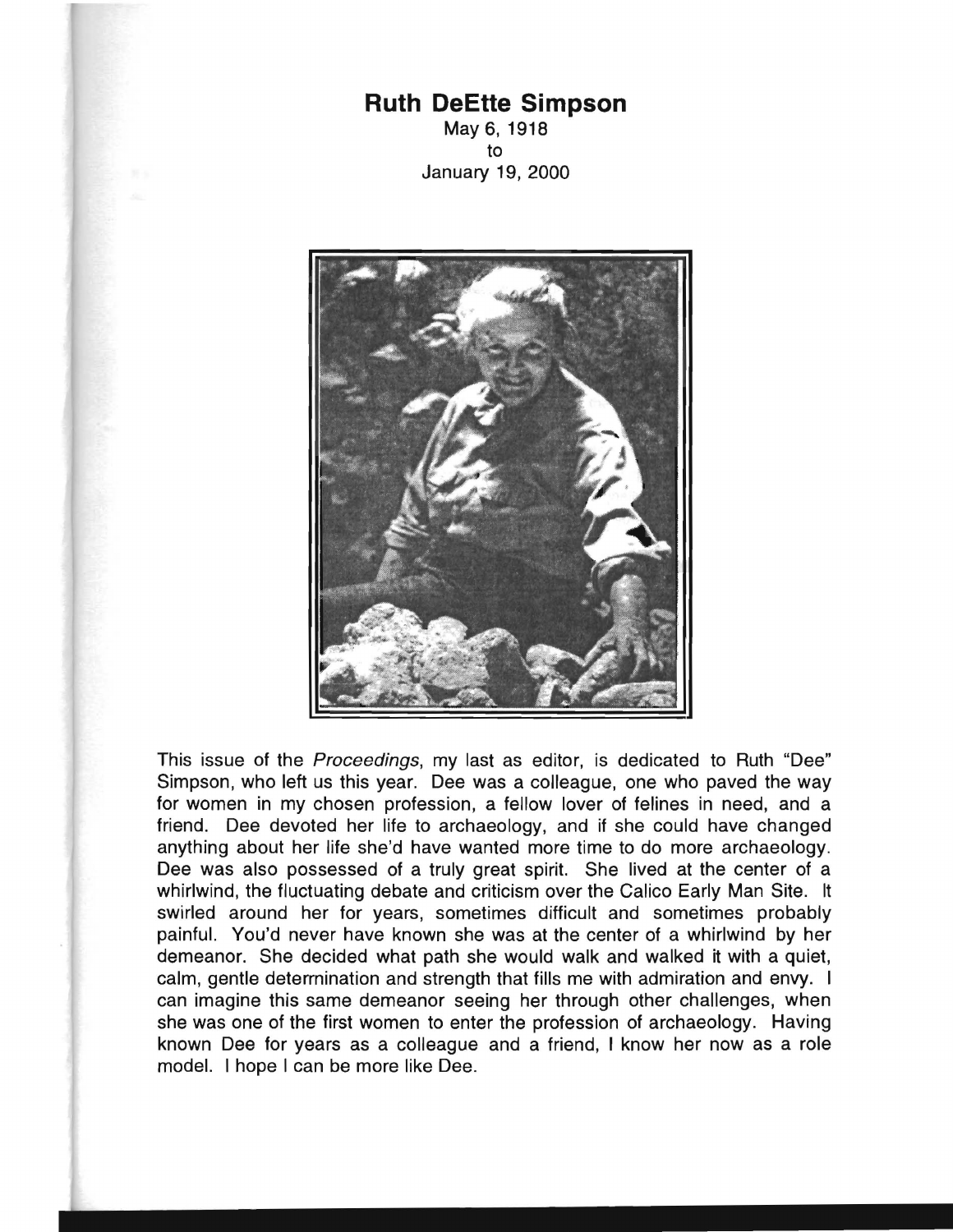#### **FORWARD**

This issue marks my fifth and final year as Editor of the Proceedings. I leave it with mixed feelings. It's a lot of work and I look forward with some relief to not having to do it again. Nevertheless, it has been an interesting and challenging experience and one that I am glad I accepted. I feel a sense of accomplishment at having made a contribution, however small, to the Society for California Archaeology and to the discipline. I have enjoyed working with the many authors who contributed papers to the Proceedings. I thank them all, commend their dedication, and deeply appreciate their understanding and assistance over the last five years. To Greg Greenway and Kevin McCormick, my editorial committee, goes my deepest gratitude. Without them the Proceedings could not have happened. Greg, who shared the task of reading and editing each paper, proved the adage that two heads are better than one. Kevin took the individual papers and formatted them into a final document, a talk that would have defeated me. Both contributed long hours and high standard of professionalism. Greg is moving into politics and running for SCA office; Kevin is going to work toward publishing the last five years of Proceedings onto the internet for greater access to the professional community. I wish them both success in their endeavors and know that the SCA will be better for their efforts. Special thanks go to Russ, who encouraged me to take up the task of editing the Proceedings and supported me in many ways (like delivering meals to me at my computer) throughout the five years. Finally, I thank all the members of the SCA who support the organization and the Proceedings. Without all of you there would be nothing.

> **JVOYTHREEO Editor**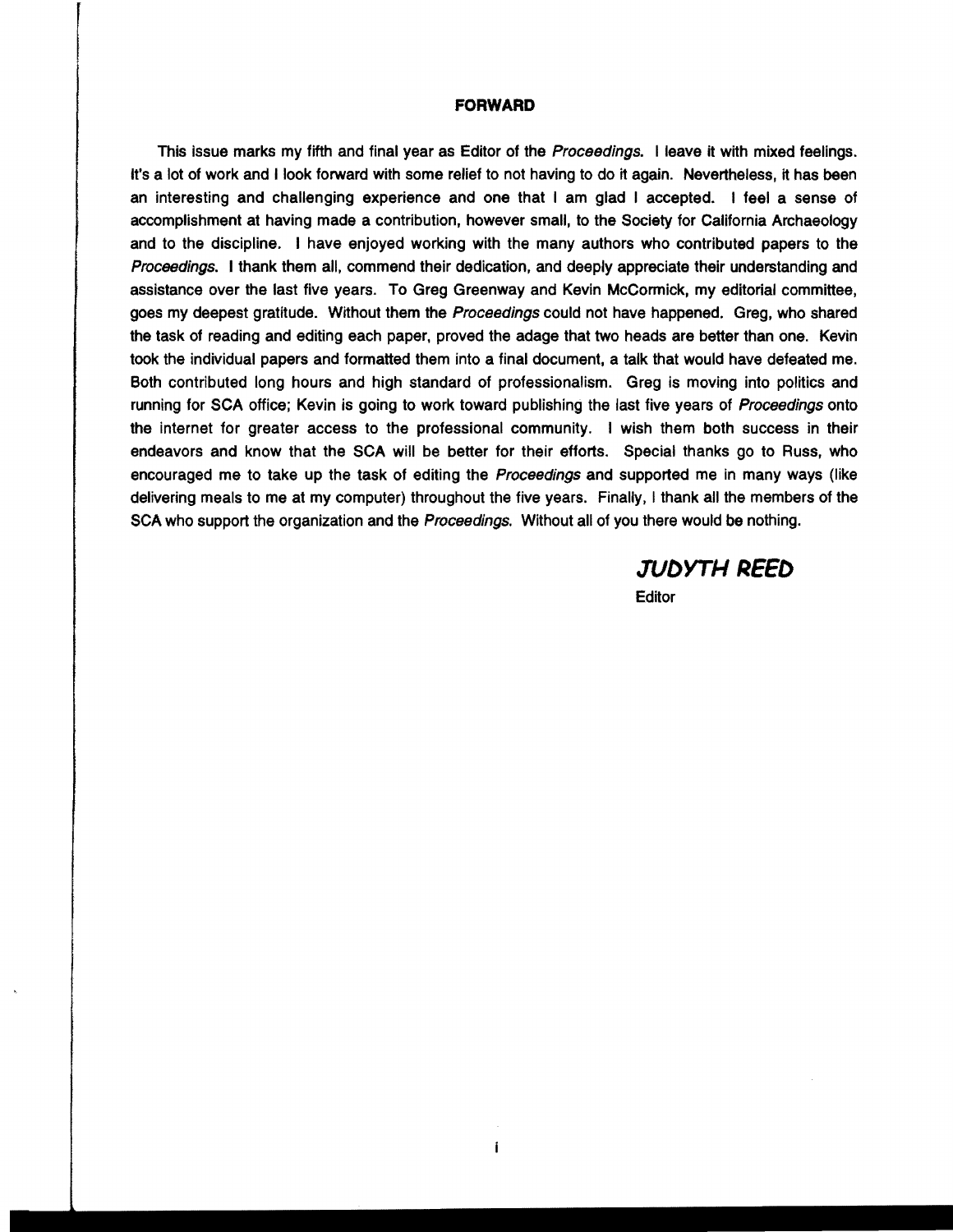### CONTENTS

| Forward                |                                                                                                         |
|------------------------|---------------------------------------------------------------------------------------------------------|
| <b>Plenary Session</b> | Treasure or "Tyranny"? The Use of Ethnography In California<br><b>Archaeology</b>                       |
|                        | THE UNIQUENESS OF CALIFORNIA'S ETHNOHISTORIC RECORD                                                     |
|                        |                                                                                                         |
|                        | REMODELING CALIFORNIA PREHISTORY: NOTES ON THE CHANGING ROLES OF<br><b>ETHNOHISTORY IN ARCHAEOLOGY</b>  |
|                        |                                                                                                         |
| <b>Symposium 3:</b>    | Coaster Lost: Underwater Archaeological Investigations at the<br>Site of the S.S. Pomona, Ft. Ross Cove |
|                        | DEVIL-FISH TO ARCHAEOLOGY: AN OVERVIEW OF DIVING AND RESEARCH                                           |
|                        | AT THE SITE OF THE S.S. POMONA                                                                          |
|                        |                                                                                                         |
|                        | THE S.S. POMONA, A WEST COAST INNOVATION                                                                |
|                        |                                                                                                         |
|                        | THE ARCHAEOLOGY OF THE STEAM SHIP POMONA: THE 1998 UNDERWATER SURVEY                                    |
|                        | COMPARISON, ANALYSIS, AND RECOMMENDATIONS FOR STEAM SHIP POMONA                                         |
|                        | <b>ESTABLISHMENT AS AN UNDERWATER HISTORIC SHIPWRECK PARK</b>                                           |
|                        |                                                                                                         |
| <b>Symposium 4:</b>    | The Gold Rush and Beyond, a Symposium on the California<br><b>Gold Rush</b>                             |
|                        | "BURY MY BONES IN CALIFORNIA;" HISTORY AND ARCHAEOLOGY OF YEE AH TYE                                    |
|                        |                                                                                                         |
|                        | HISTORIC MINING DITCHES OF EL DORADO COUNTY, CALIFORNIA                                                 |
|                        |                                                                                                         |
|                        | CHASING YOUR TAILINGS: A REVIEW OF PLACER MINING TECHNOLOGY                                             |
|                        |                                                                                                         |

 $\hat{\boldsymbol{\beta}}$ 

 $\hat{\boldsymbol{\epsilon}}$ 

 $\bar{z}$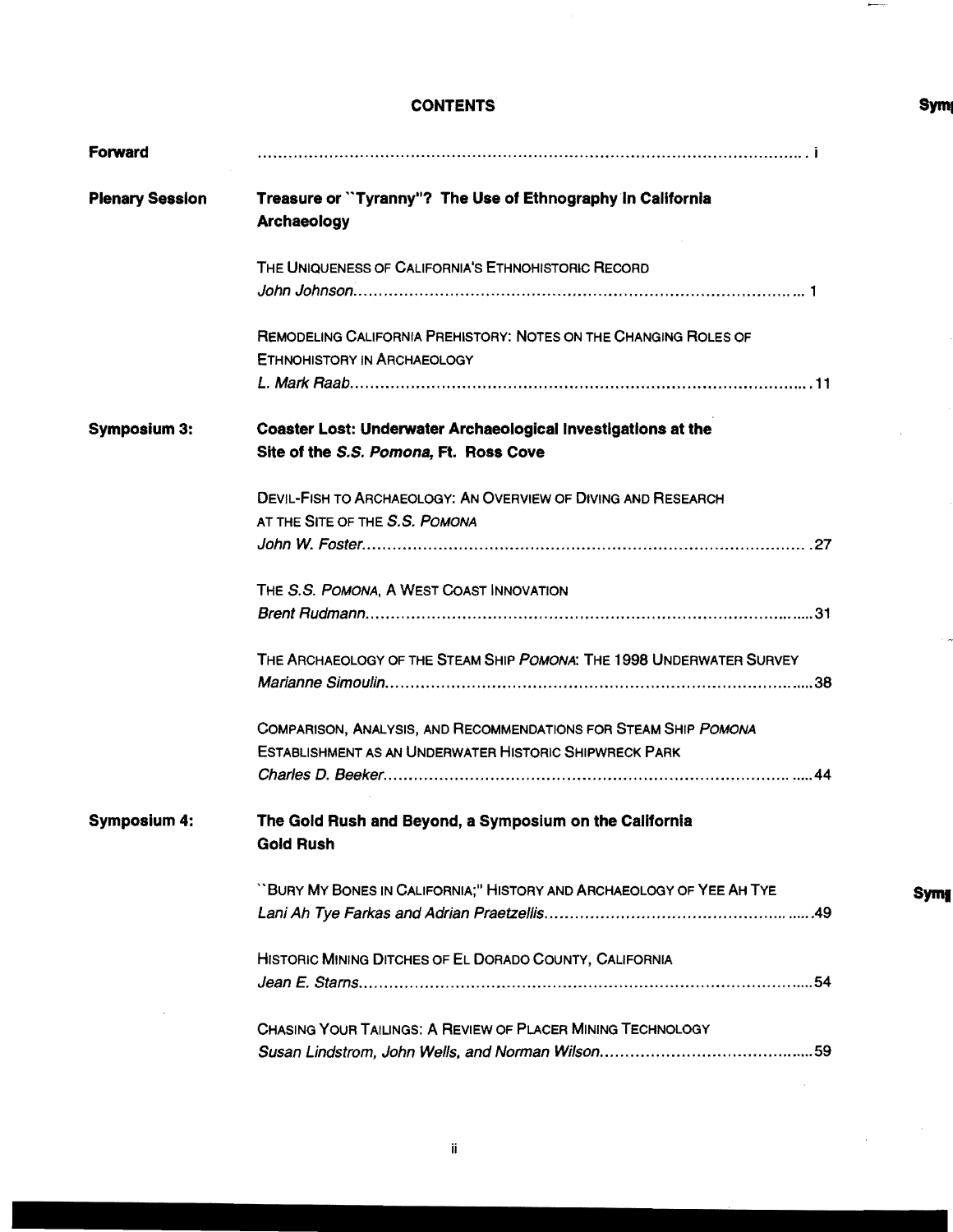#### **Symposium 5: California State Park Archaeology**

|              | THE SCIENCE OF ARCHAEOLOGY AND THE RESPONSE FROM WITHIN                                                            |
|--------------|--------------------------------------------------------------------------------------------------------------------|
|              | NATIVE CALIFORNIA: THE ARCHAEOLOGY AND ETHNOHISTORY OF ME?TINI VILLAGE                                             |
|              | IN THE FORT ROSS STATE HISTORIC PARK                                                                               |
|              | Otis Parrish, Dan Murley, Roberta Jewett, and Kent Lightfoot84                                                     |
|              | LINKING PASTS AND PARKS: ARCHAEOLOGY OF THE PETALUMA ADOBE                                                         |
|              | <b>STATE HISTORIC PARK</b>                                                                                         |
|              |                                                                                                                    |
|              | AN INTRODUCTION TO THE VASILI KHLEBNIKOV RANCH                                                                     |
|              |                                                                                                                    |
|              | ARCHITECTURE AS MATERIAL CULTURE: A SURVEY OF RESIDENTIAL AND                                                      |
|              | <b>COMMERCIAL STRUCTURES IN A WESTERN GHOST TOWN</b>                                                               |
|              |                                                                                                                    |
|              | FUEL FOR THE FIRE: CHARCOAL MAKING IN SONOMA COUNTY: AN OVERVIEW                                                   |
|              | OF THE ARCHAEOLOGY AND HISTORY OF A LOCAL INDUSTRY                                                                 |
|              |                                                                                                                    |
|              | RECONCILING RECREATION AND HERITAGE IN THE CULTURAL LANDSCAPES                                                     |
|              | OF ANNADEL STATE PARK                                                                                              |
|              |                                                                                                                    |
|              | THE CHINESE BUNKHOUSE IN MILLER GULCH: PRELIMINARY RESULTS FROM THE                                                |
|              | <b>EXCAVATION OF AN OVERSEAS CHINESE SITE AT A SONOMA COAST SAWMILL</b>                                            |
|              |                                                                                                                    |
|              | FROM 19 <sup>TH</sup> CENTURY VICTORIAN TO THE CHOSEN FAMILY COMMUNE:                                              |
|              | A STUDY OF THE BURDELL TWO-STORY FRAME HOUSE AT RANCHO OLOMPALI                                                    |
|              | Glenn J. Farris………………………………………………………………………………136                                                                   |
| Symposium 9: | California Funerary Archaeology: Interpreting an Indigenous<br>Protohlstoric Burial Complex In Southern California |
|              | GEOARCHAEOLOGY AT THE ARCO BURIAL SITE, CARSON, CALIFORNIA                                                         |
|              | <b>HUMAN BURIALS</b>                                                                                               |
|              |                                                                                                                    |
|              |                                                                                                                    |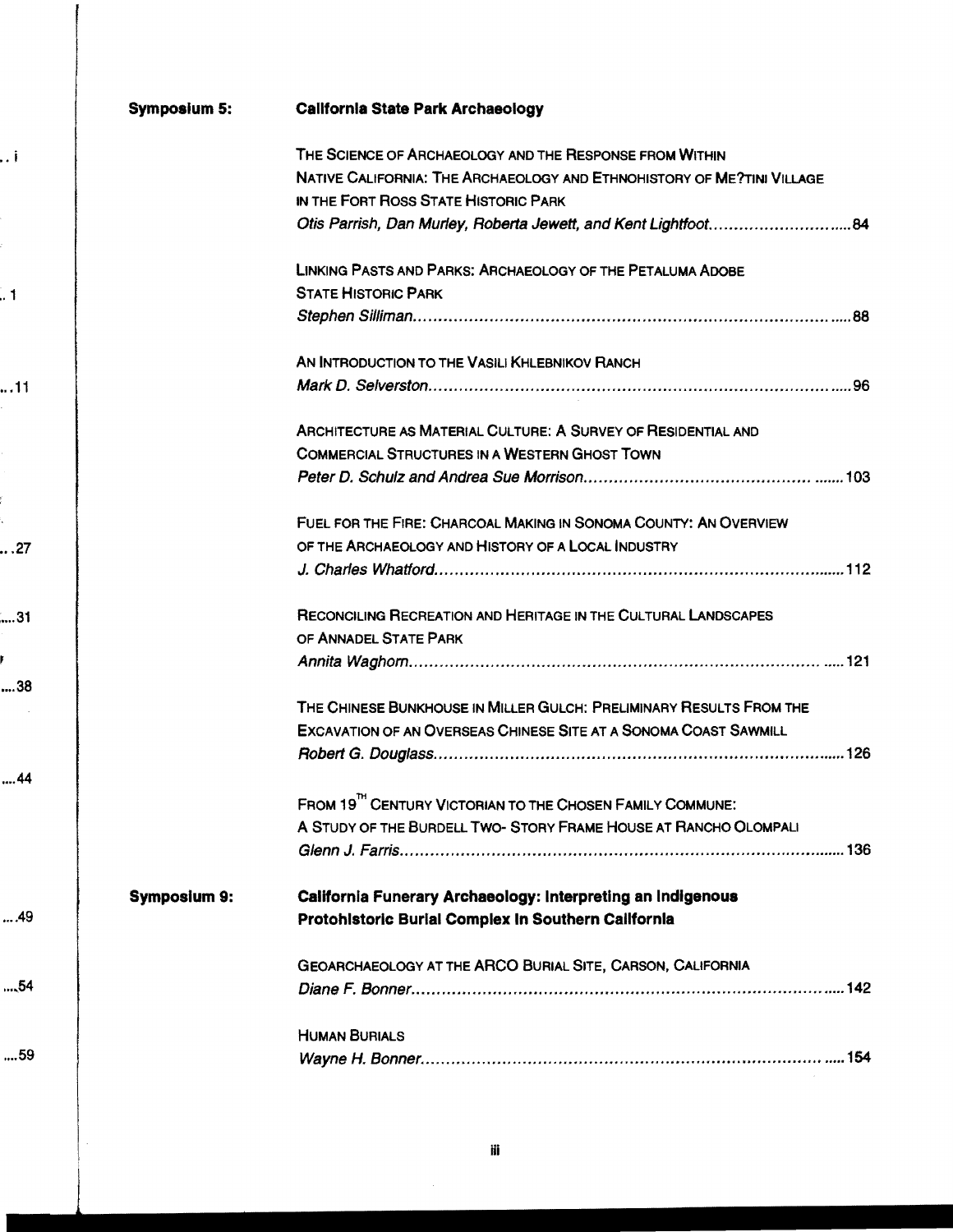|                           | <b>ARCOFACTS: INTERPRETING A LATE TRANSITIONAL BURIAL ASSEMBLAGE</b><br>AT THE ARCO SITE, CARSON, CA. |  |
|---------------------------|-------------------------------------------------------------------------------------------------------|--|
|                           |                                                                                                       |  |
|                           |                                                                                                       |  |
|                           | PROTOHISTORIC BURIAL PRACTICES OF THE GABRIELINO AS EVIDENCED BY THE                                  |  |
|                           | COMPARISON OF FUNERARY OBJECTS FROM THREE SOUTHERN CALIFORNIA SITES                                   |  |
|                           |                                                                                                       |  |
|                           | THE ARCO BEAD ASSEMBLAGE: A GLIMPSE AT EXCHANGE IN RELATION TO                                        |  |
|                           | <b>ENVIRONMENTAL VARIABILITY</b>                                                                      |  |
|                           |                                                                                                       |  |
|                           | Vertebrate Fauna Remains                                                                              |  |
|                           |                                                                                                       |  |
|                           |                                                                                                       |  |
| <b>General Session 1:</b> | Holocene Coastal Adaptations in the Santa Barbara Region                                              |  |
|                           | and Greater Pacific                                                                                   |  |
|                           | FISHING PRACTICES OF EARLY HOLOCENE COASTAL CALIFORNIA: PRELIMINARY                                   |  |
|                           | EVIDENCE FROM DAISY CAVE (CA-SMI-261)                                                                 |  |
|                           |                                                                                                       |  |
|                           | <b>CULTURAL TRANSFORMATIONS DURING THE PLEISTOCENE-HOLOCENE</b>                                       |  |
|                           | TRANSITION IN THE RUSSIAN FAR EAST.                                                                   |  |
|                           |                                                                                                       |  |
|                           |                                                                                                       |  |
| <b>General Session 6:</b> | Methodological Issues in Field, Laboratory,                                                           |  |
|                           | and Archival Research                                                                                 |  |
|                           | <b>DIGGING IN DESERT DUNE FIELDS: METHODOLOGICAL CONSIDERATIONS</b>                                   |  |
|                           |                                                                                                       |  |
| <b>General Session 8:</b> | <b>Historical Archaeology</b>                                                                         |  |
|                           |                                                                                                       |  |
|                           | <b>PROHIBITION AND PATRON-CLIENT RELATIONS: OLD WORLD STRATEGIES</b>                                  |  |
|                           | IN A NEW WORLD ENVIRONMENT                                                                            |  |
|                           |                                                                                                       |  |
|                           | "WHAT WE DIDN'T UNDERSTAND": CHINESE-AMERICAN DEATH RITUAL                                            |  |
|                           | IN 19" - CENTURY CALIFORNIA                                                                           |  |
|                           |                                                                                                       |  |
|                           | and the control of the control of                                                                     |  |
|                           |                                                                                                       |  |

 $\label{eq:1} \frac{1}{\sqrt{2\pi}}\int_{0}^{\pi} \frac{1}{\sqrt{2\pi}}\,d\mu$ 

 $\hat{\mathcal{A}}$ 

 $\bar{\beta}$